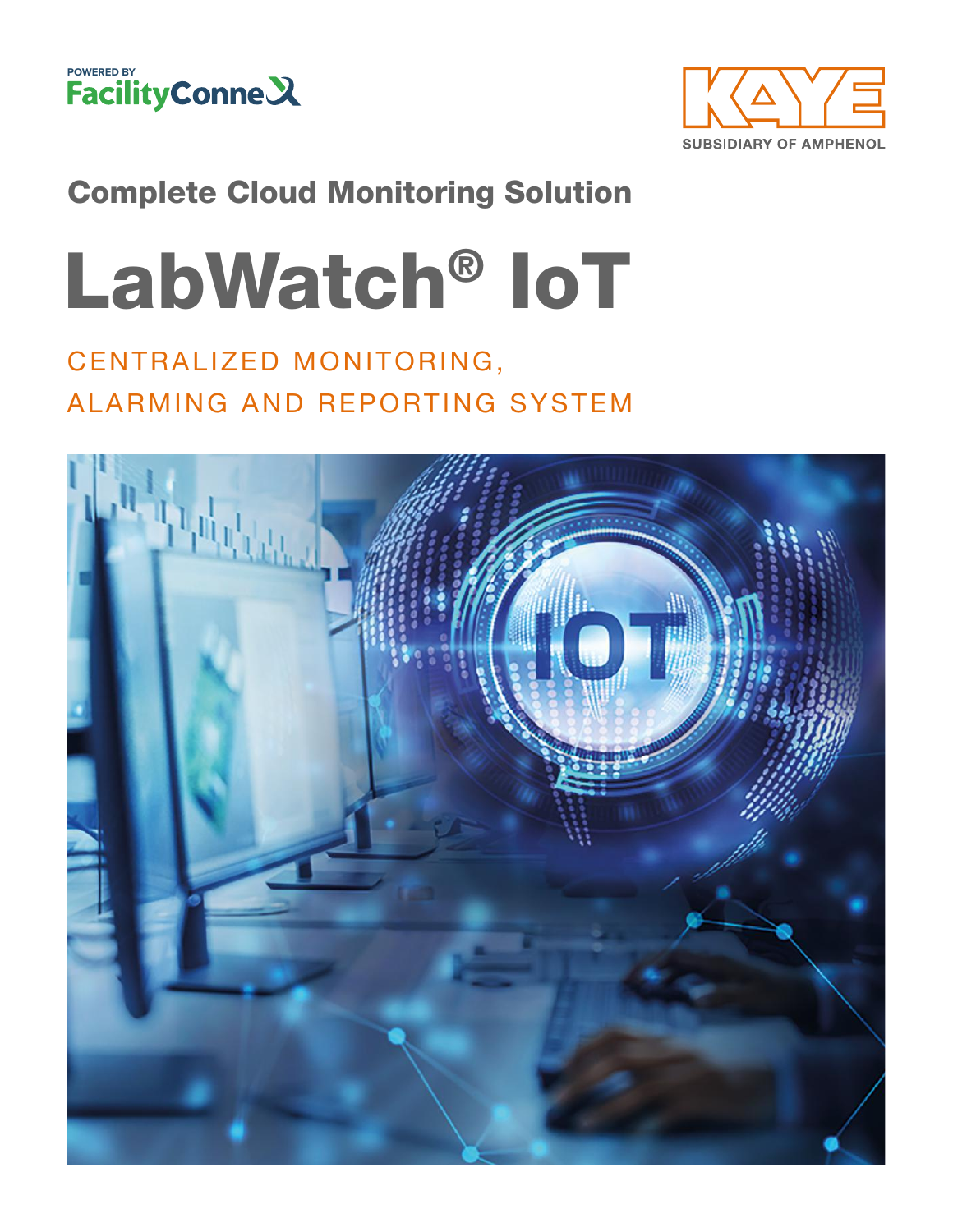### LabWatch IoT® delivers a complete cloud-based monitoring solution to protect your high-value assets

AT KAYE, WE UNDERSTAND THE UNIQUE REGULATORY REQUIREMENTS AND ARE FAMILIAR WITH KEY PROCESSES AND FACILITIES IN THE APPLIED INDUSTRIES. WITH OUR LONG BACKGROUND OF PRODUCING VALIDATION SYSTEMS, KAYE HAS DEVELOPED THE KAYE LABWATCH IOT CLOUD-BASED MONITORING SYSTEM. A WEB-BASED SOLUTION OF COMPLETE MONITORING, ALARMING AND REPORTING WITHOUT THE INTEGRATION OF SITE-BASED SERVERS.

#### A COMPLETE CLOUD **SOLUTION**

Introducing LabWatch IoT, the advanced operational intelligence based system designed for transforming your GxP data into real actionable knowledge. Know the status of your products, 24 hours a day, 7 days a week. This is the promise of IoT/IIoT. LabWatch IoT brings smart asset monitoring, advanced predictive intelligence, intelligent alarming/notification, and a warranty assurance. All available in a hosted cloud environment with no administration costs to you. Without expensive servers, or running IT costs, LabWatch IoT takes away the headache of implementing operating system software patches, data backups and installation of local monitoring software.Add to the point that all access to the LabWatch IoT can be performed through any standard web browser, on any platform – either desktop or mobile, you will find that the new LabWatch IoT monitoring system works for you. Integrating high quality sensors, latest wireless and wired technologies for communication, redundancy and

networking abilities into an easy to use Data Management Solution. LabWatch IoT combines precision monitoring with effective alarming, flexible web-based reporting and secure data archiving using AWS cloud management. LabWatch IoT detects system excursions and can alarm personnel wherever they are, using email/SMS, web message boards on mobile based platforms. It documents all critical parameters of your facilities and processes without needing to generate stacks of paper. The cloud-based system creates a secure audit trail of events and alarms, actions taken by relevant personnel and provides ready access to the historical data. All user interactions are logged using electronic signatures, with the ability to have either sign only, or sign and verify confirmation on every validated entry.

#### REGULATORY COMPLIANCE

The extensive reporting capabilities of the LabWatch IoT system allows you to generate web based PDF reports in compliance with the FDA, GMP/GLP, AABB, JCAHO, AAALAC and other regulatory bodies. By maintaining a secure cloud archive of monitored values from your sensors, the system can readily provide the information you need for internal analysis and regulatory required documentation.

#### SCALABILITY AND FLEXIBILITY

Whether you're looking to monitor 5 or 2500+ inputs, LabWatch IoT can easily meet the task. Using powerful connectivity to the cloud, all data is triple checked for missing or redundant data. Redundancy starts of the sensor, is replicated at the tunnel, and finally stored in the secure cloud. Each point of possible network disconnect allows for storage of data,

until the path is connected. LabWatch IoT uses store and forward logic to ensure that at no time will a network/sensor disconnect ever stop the data reaching the cloud. With sophisticated monitoring and reporting features, LabWatch IoT can be completely configured for each individual logging on to the service. Each view allows the user to move, add or delete validated report/view components on the screen. Each component represents different abilities to view the historical and alarm data – in function type, asset, time range and location. All data is time stamped as UTC and can therefore pull data in from all points of the globe and can be viewed either in the local time zone, or browsers' time zone. LabWatch IoT allows a single cloud installation to monitor multiple sites, over multiple time zones and provide localized monitoring and reporting for each of those sites. Users can be configured to only see the facilities that they are responsible for or be allowed to see the full global installation – you have control.

#### WIRED OR WIRELESS

- ∙ Easy upgrade from Netpac 1 systems allowing onboard Data storage
- ∙ Distributed Measurement Hardware
- ∙ Redundant data storage Loggers, Base Stations, VPN collector and cloud storage
- ∙ Web and mobile browser access unlimited users
- ∙ Ease of use
- ∙ Alarm notification Email/SMS, message boards and mobile Application (iOS/Android)
- ∙ Web based reporting functions
- ∙ Services Specification development, Installation, IQ/OQ protocol development/executions, Training, Calibration Services, Technical Support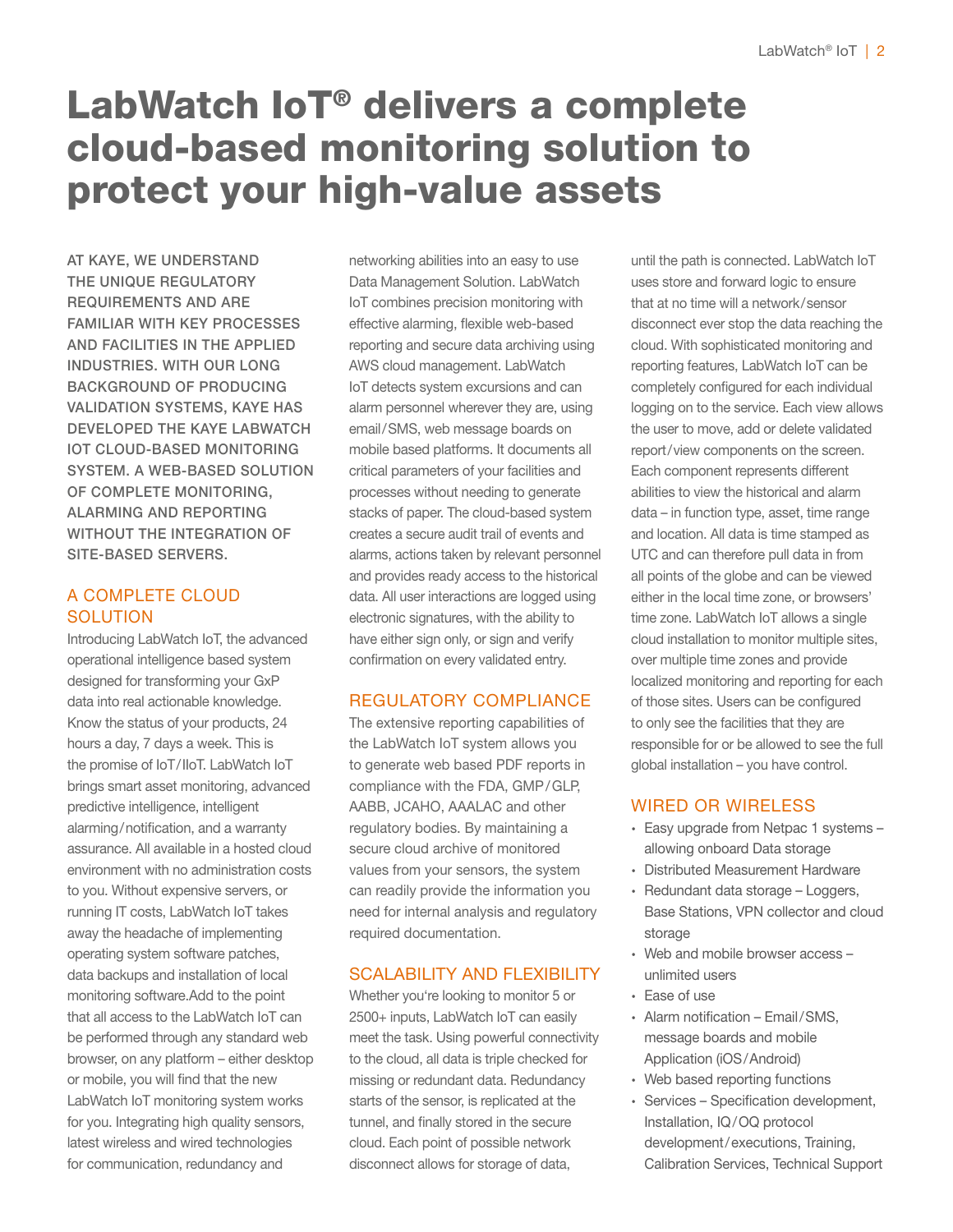### Robust & Scalable System Architecture



Using AWS GxP Cloud

#### SYSTEMS ARCHITECTURE

The Kaye LabWatch IoT system is built as a Cloud Architecture Model encompassing intelligence and redundancy at multiple levels in the system. Each of the elements in the architecture are robust, complete & independent sub systems. At the primary input of the system lie the extremely accurate calibrated sensor modules (temperature/humidity/CO<sub>2</sub> pressure/etc.). These sensor elements feed into the RF ValProbe data loggers or the Netpac II modules.

The loggers communicate data real time via a robust and reliable 2.4GHz RF (Radio Frequency) Wireless network interconnected via the SmartMesh® technology to the base stations. The RF base stations have the ability to connect to up to 50 loggers and 16 such base stations can be connected to a LabWatch IoT system via an Ethernet network or USB. The RF second level of redundancy incase of a network or server failures and can store 30000 samples from each of the 50 loggers. The RF Base stations communicate to the LabWatch IoT system via the industry standard OPC Server.

The LabWatch IoT system can be a Wireless or a Wired System. The system architecture supports a Hybrid system with Wired and Wireless inputs based on the customer application or to add new Wired or Wireless points to an existing Wired/Wireless networks. In a Wired System the sensor modules are physically wired to a Netpac II series module. The Netpac modules are connected to the LabWatch system through an Ethernet port. The Netpac modules communicate to the Server via the Netpac OPC Driver loaded as part of the LabWatch IoT System.

LabWatch IoT resides completely in the cloud – all data is collected locally onsite through collector and is pushed to the cloud through a VPN tunnel PC. The VPN tunnel PC allows a secure connection through the site firewall, and ensures that no external accessibility of data or the internal network, can be achieved. The VPN tunnel also acts as a store and forward database (in the event that the Internet connection is lost). Also loaded onto the VPN PC, are any associated drivers that are required to communicate with the site hardware. The ability to load and connect to any OPC compatible driver, ensures that LabWatch IoT can communicate with all 3rd party sensors, therefore making the monitoring system a complete answer for facility monitoring applications.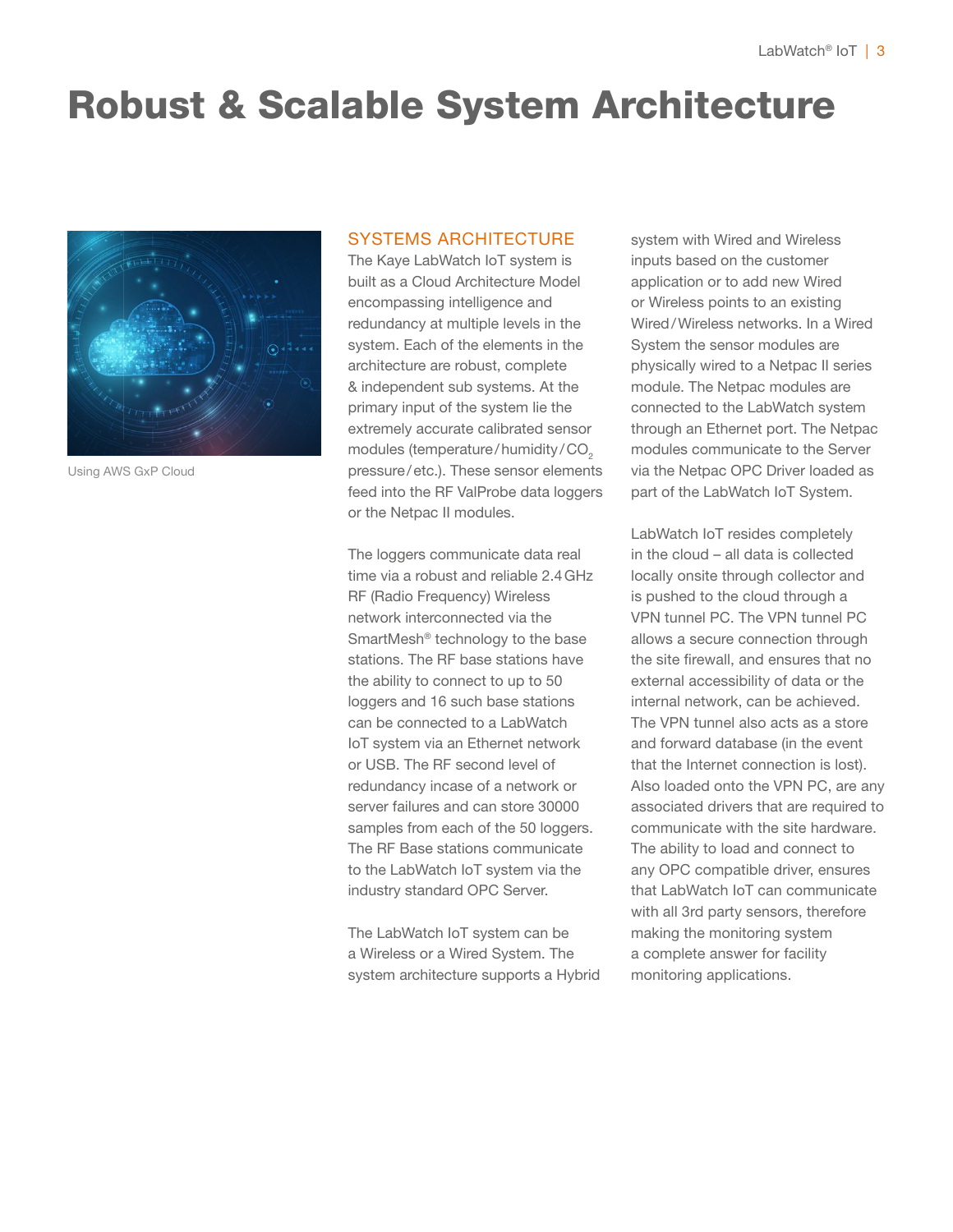### Monitoring what matters most

#### WHERE WE MONITOR

- ∙ Warehouses
- ∙ Clean Rooms
- ∙ Blood Banks
- ∙ Pharmacies
- ∙ Cold Storage
- ∙ Animal Rooms
- ∙ Laboratories
- ∙ Workshops /Production Line

#### WHAT WE MONITOR

- ∙ Stability Chambers
- ∙ Freezers
- ∙ Refrigerators
- ∙ Incubators
- ∙ Cryogenic Freezers
- ∙ LN2 tanks
- ∙ Ovens
- ∙ Process parameter

#### **SENSORS**

- ∙ Temperature RTDs, **Thermocouples**
- ∙ Humidity
- $\cdot$  CO<sub>2</sub>
- ∙ Pressure Absolute, Differential
- ∙ Contacts Door Switch, Relays
- ∙ Voltage/Current inputs
- ∙ Light Visible, Ultraviolet
- ∙ Air Flows
- ∙ Particle counter

#### SYSTEM BENEFITS

- ∙ Operates in compliance with the FDA regulation 21 CFR Part 11 on Electronic Signatures and Records.
- ∙ Creates an audit trail of alarms and actions taken by the system and the people who log onto the system.
- ∙ Provides a complete history of alarms and data in one central location, automatically.
- ∙ Protects your time by avoiding nuisance alarms and guards your product investment by providing reliable alarm detection.
- ∙ Notifies an unlimited number of

people to handle specific alarm conditions with a variety of notification methods: email, SMS and message boards.

- ∙ Lets you retrieve data easily for viewing, reporting, analysis, and regulatory inspection. Provides web based tools to review historical data and create the customized reports to suit management or client requirements.
- ∙ Provides secure cloud data storage via encryption of files to prevent tampering.
- ∙ Runs on any supported browser Microsoft, Apple, iOS and Android



Monitor your Freezer Farms with confidence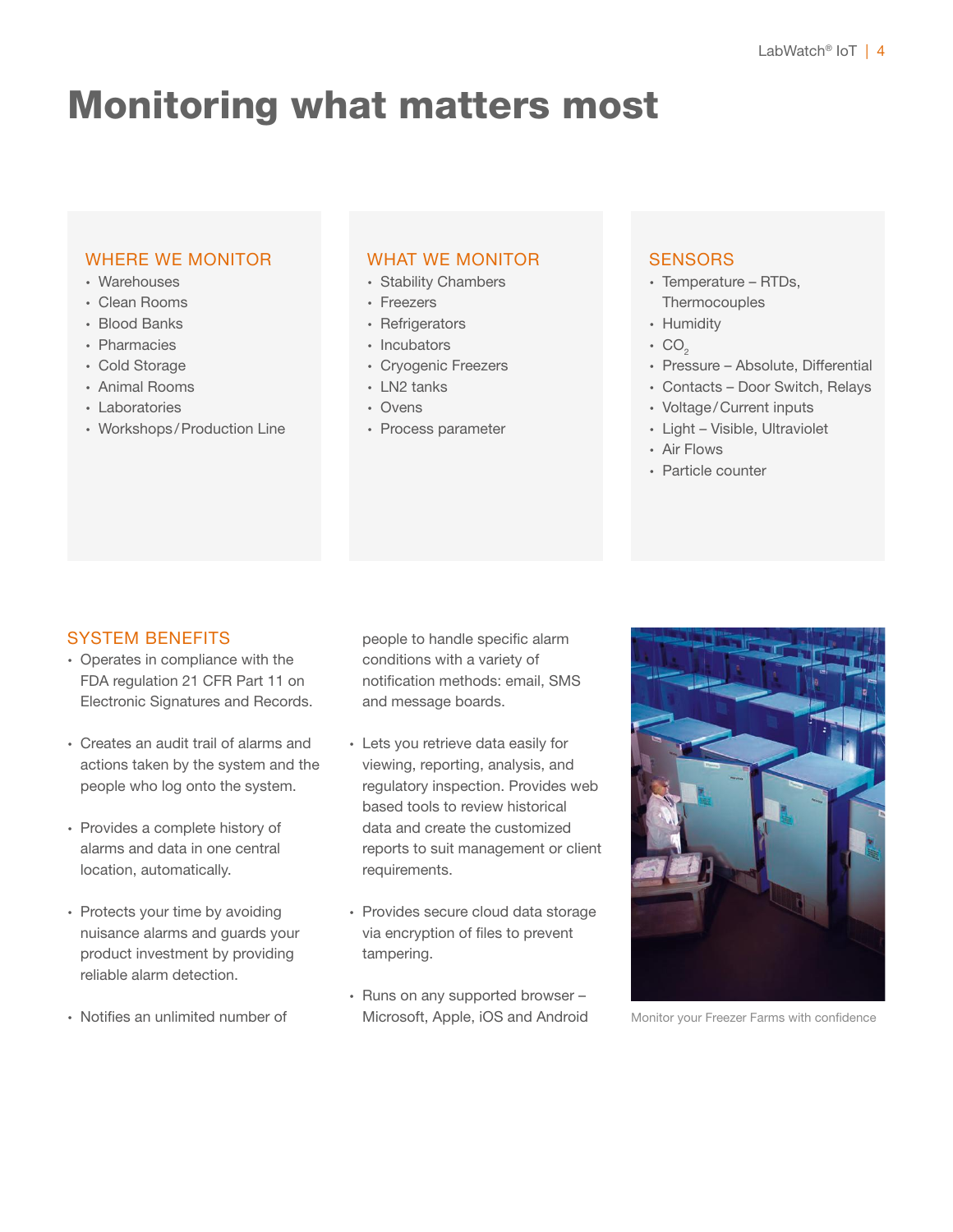### RF ValProbe Wireless System



RF2 Base Station and Loggers



Frequency hopping ensures reliable transmission

#### SMARTMESH® TECHNOLOGY

Mesh networking technology is proven in many harsh environment applications. Its implementation in the Kaye product line allows up to 100 nodes to be connected in a seamless, reliable and self forming mesh network. The mesh technology permits nodes to communicate with the base station and each other, correcting for weak RF links and automatically adjusting to dynamic RF environment, e.g. a forklift truck driving into a warehouse blocking

a signal. Interference from WiFi and other existing industrial RF networks is removed due to the frequency hopping features. No special knowledge or expertise is required to install or operate the Kaye RF ValProbe.

#### RF SPECIFICATIONS & **CERTIFICATIONS**

RF 2.4GHz SmartMesh® Technology Max number wireless nodes: 100 Range: approx 300 ft/100m from one node to another Each node can

act as a repeater RF Type Approval Certifications in: US, Canada, EU, India, China, Korea, Japan, Brazil, Argentina, Israel and others. Please contact factory for up-to-date country list.

#### INTERFERENCE

The SmartMesh technology combines frequency hopping with TDMA (Time Division Multiple Access). In addition the mesh protocol permits the system to learn about the RF environment and dynamically adjust the network parameters to best fit the current situation. The network provides an accurate time reference for the whole network, ensuring all loggers and the base station are time synchronized correctly. Each data sample is timestamped with this network time.

#### COEXISTENCE WITH OTHER RF SYSTEMS

The RF ValProbe complies with the IEEE 802.15.4, the preeminent RF sensor network standard. Features like frequency hopping, listen-before-youtalk and channel blacklisting prevents other RF networks being affected by the RF ValProbe. Nodes communicate with base station and each other.



Nodes communicate with base station and each other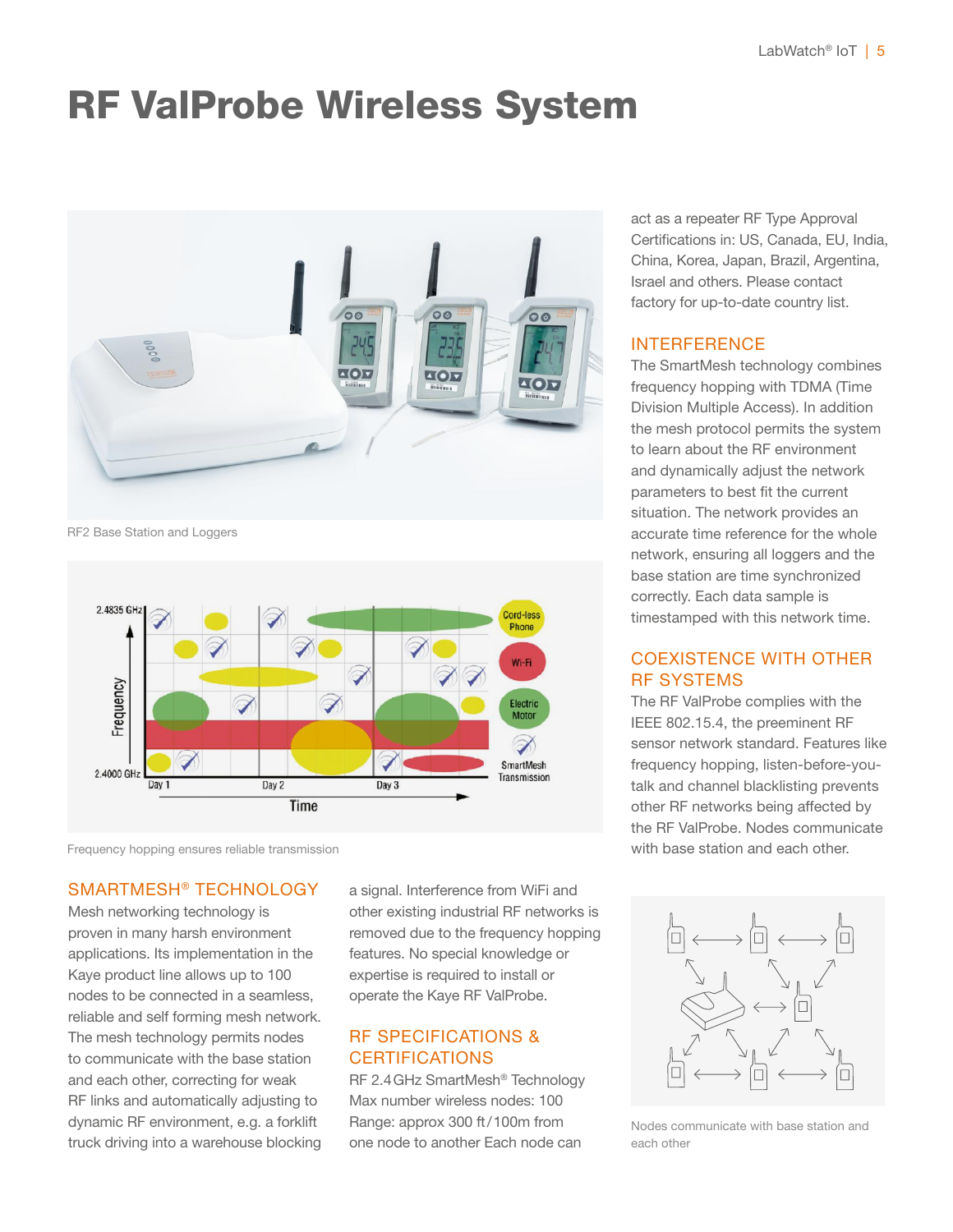# Netpac II Wired System

Our Netpac II universal controllers and I/O products use Click&Go control logic, which includes our patented active monitoring technology and support for a versatile set of OT/IT protocols, to help you easily configure, deploy, and realize IIoT applications such as energy monitoring, facility monitoring, and machine OEM applications.

Netpac II system is a distributed, industrial I/O network providing the most cost-effective data collection available in the industry. It uses remote modules to condition, measure, linearize and transmit process variables to the LabWatch IoT Cloud. From the Cloud, you have the power of performing calculations, trending, archiving and reporting. Prepackaged, hardened for the real world and linked by company network to a GxP Cloud. Hardware configurations include a watertight NEMA 4 enclosure, as well as Netpac 1 upgrade NEMA 4 enclosures with 128 sensor inputs. Netpac nodes also can send outputs to the process from the Server.

#### NETPAC GENERAL **SPECIFICATION**

∙ Combines Smart/Intelligent Netpac CPU with independent I/O modules



- ∙ Supports up to 8 daisy chained I/O modules
- ∙ Separate T/C, AI, DI modules (8 inputs each)
- ∙ Onboard 4-port Ethernet switch for communications
- ∙ Data back-up storage 32 G SD Card 1M samples)
- ∙ Automatic Data recovery 1 min.
- ∙ Internal 24V Power Supply
- ∙ Internal terminal connections for powered 4–20ma inputs

#### TYPICAL IO MODULES & **SPECIFICATION**

#### NP1262 T/C MODULE

| 8 T/C Inputs                                    |  |  |  |  |
|-------------------------------------------------|--|--|--|--|
| Type T, J, K, E, B, N                           |  |  |  |  |
| Range: -200 to 1300C                            |  |  |  |  |
| Sampling: 12 ch/sec                             |  |  |  |  |
| <b>Connectors: Max 14 AWG</b>                   |  |  |  |  |
| 16 bits $A/D$                                   |  |  |  |  |
| Accuracy:                                       |  |  |  |  |
| $0.1\%$ FSR @ 25C                               |  |  |  |  |
| $0.3\%$ FSR $@ - 10$ to 60C                     |  |  |  |  |
| Wide operating                                  |  |  |  |  |
| Temperature range:                              |  |  |  |  |
| -40 to $75^{\circ}$ C (-40 to 167 $^{\circ}$ F) |  |  |  |  |
| 2 port Ethernet switches                        |  |  |  |  |
|                                                 |  |  |  |  |

#### NP1240 AI MODULE

8 AI Inputs Voltage/Current



Netpac II for IoT **Nema 4 Cabinet for security Local redundant data storage** 

#### Jumper Selectable

0–10V, 4–20ma, 0–20ma

Built in resistor 120 Ω

16 bits A/D

Sampling: 12 ch/sec

Connectors: Max 14 AWG

#### Accuracy:

0.1% FSR @ 25C

0.3% FSR @ -10 to 60C

#### Wide operating

Temperature range:

-40 to 75°C (-40 to 167°F)

2 port Ethernet switches

Removable Connectors

#### NP1210 DI MODULE

| Digital Inputs                    |  |  |  |  |  |
|-----------------------------------|--|--|--|--|--|
| Connector:                        |  |  |  |  |  |
| Screw-fastened Euroblock terminal |  |  |  |  |  |
| Counter Frequency: 250 Hz         |  |  |  |  |  |
| Digital Filtering Time Interval:  |  |  |  |  |  |
| Software configurable             |  |  |  |  |  |
| Dry Contact                       |  |  |  |  |  |
| On: short to GND/Off: open        |  |  |  |  |  |
| I/O Mode                          |  |  |  |  |  |
| DI or event counter               |  |  |  |  |  |
| Points per COM                    |  |  |  |  |  |
| 8 channels                        |  |  |  |  |  |
| Sensor Type                       |  |  |  |  |  |
| Dry contact                       |  |  |  |  |  |
| Wet contact (NPN or PNP)          |  |  |  |  |  |
| Wet Contact (DI to COM)           |  |  |  |  |  |
| On: 10 to 30 VDC/Off: 0 to 3 VDC  |  |  |  |  |  |
|                                   |  |  |  |  |  |

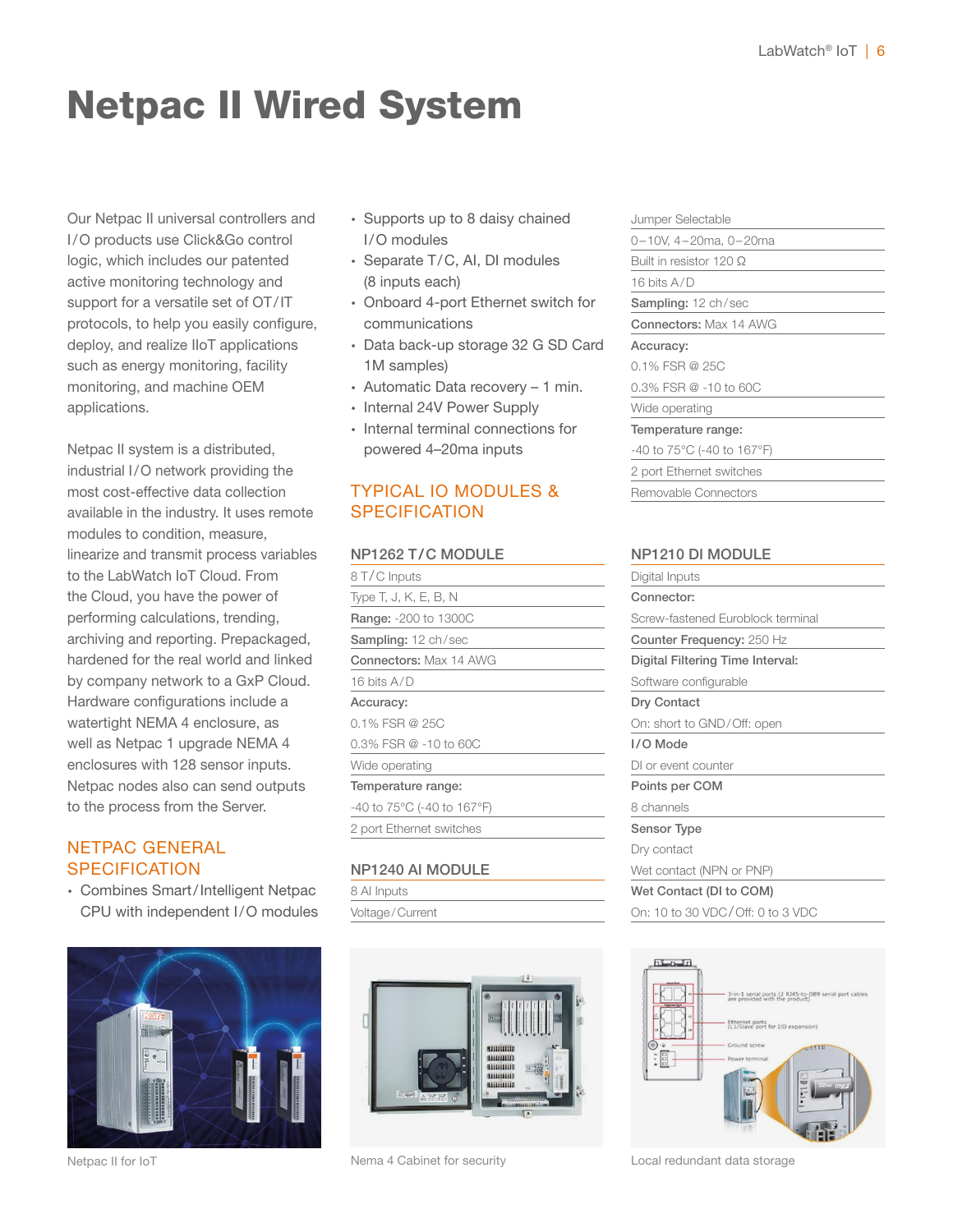### Easy access to real-time and historical data

#### CUSTOMIZABLE VIEWS

The LabWatch IoT Cloud presents the user with an asset based tree structure. The tree structures can be modified to represent the logical grouping of assets or sensors. The user can segment by departments, groups or physical locations.

These Groupings also allow for customized access, alarm and historical data – all access is controlled by the System adminstrator.

Each Grouping can have a subset of data components that give different views of the live and historical data. Each component is validated, and can be added or removed from each Group based on requirement.

#### EASE OF ADDING NEW **SENSORS**

We understand our customer's need of changing and increasing infrastructure needs, so we have made it simple for the user to add/remove points and views from the system.

The user can purchase additional hardware from Kaye, and in a few simple steps, add the hardware to the LabWatch IoT system either by self configuration – or let Kaye perform the Cloud work remotely as part of a Service Contract.

|                  | Amphenol Advanced Sensors      | $\Box$ Name $\emptyset$ + | Address          | <b>Description</b> | value | Created m+           | Equipment                       | Property | FCX Tag ID         | KPI          |
|------------------|--------------------------------|---------------------------|------------------|--------------------|-------|----------------------|---------------------------------|----------|--------------------|--------------|
|                  | <b>Billerica Lab</b>           |                           |                  |                    |       |                      |                                 |          | ۳                  |              |
| п                | <b>B</b> Historian Collection  | WHERE IT OFFICE A T       |                  |                    |       | <b>WILLIAM STATE</b> |                                 |          | <b>THEFT LEADS</b> |              |
|                  | Temperature Sensors            | CLOUD1A100 F CV           | Result = Current |                    |       | 07/15/2020           | A100 > Rio de Jan Temperature   |          | AMP Test2          | $\checkmark$ |
| $\sum_{i=1}^{n}$ |                                | CLOUD1A101.F CV           | Result = Current |                    |       | 07/15/2020           | A101 > Rio de Jan Temperature   |          | AMP_Test2          | $\vee$       |
|                  | <b>9 A000</b>                  | CLOUD1.A102.F CV          | Result = Current |                    |       | 07/15/2020           | A102 > Rio de Jan Temperature   |          | AMP Test2          | $\checkmark$ |
| 崖                | <b>9 A100</b>                  | CLOUD1A103.F CV           | Result = Current |                    |       | 07/15/2020           |                                 |          | AMP Test2          | $-2$         |
|                  | <b>9.4101</b>                  | CLOUD1.A104 F CV          | Result = Current |                    |       | 07/15/2020           | A102 > Rio de Jan., Location ID |          | AMP Test2          | $\times$     |
| 姹                | <b>BA102</b>                   | CLOUD1A105 F CV           | Result = Current |                    |       | 07/15/2020           |                                 |          | AMP Test2          | $\times$     |
|                  | <b>@A103</b>                   | CLOUD1 B000 F CV          | Result = Current |                    |       | 07/15/2020           |                                 |          | AMP CLO.           | $\checkmark$ |
| ø                | <b>9 A104</b>                  |                           |                  |                    |       |                      | BOOD > Rio de Jan Temperature   |          |                    |              |
|                  | <b>9 A105</b>                  | CLOUD1.B001.F CV          | Result = Current |                    |       | 07/15/2020           | B001 > Rio de Jan Temperature   |          | AMP CLO.           | $\checkmark$ |
|                  | A106                           | CLOUD1.B002 F CV          | Result = Current |                    |       | 07/15/2020           | B002 > Rio de Jan Temperature   |          | AMP CLO.           | $\checkmark$ |
|                  | <b>C</b> Temperature Sensors B | CLOUD1.B003.F CV          | Result = Current |                    |       | 07/15/2020           | B003 > Rio de Jan Temperature   |          | AMP_CLO            | $\checkmark$ |
|                  | <b>C</b> Moxa Wireless Direct  | CLOUD1.B004.F CV          | Result = Current |                    |       | 07/15/2020           | B004 > Rio de Jan Temperature   |          | AMP CLO            | $\checkmark$ |
|                  | <b>C</b> IThe Compassion       | NETZ S01-F1262 7000       | NETPAC 7 S01     |                    |       | 07/15/2020           | Temperature 20.                 |          | AMP AMP            | X            |

Self Administration of assets and views



Validated graphical components – Build your own platform



Easy viewing of Data and Statistics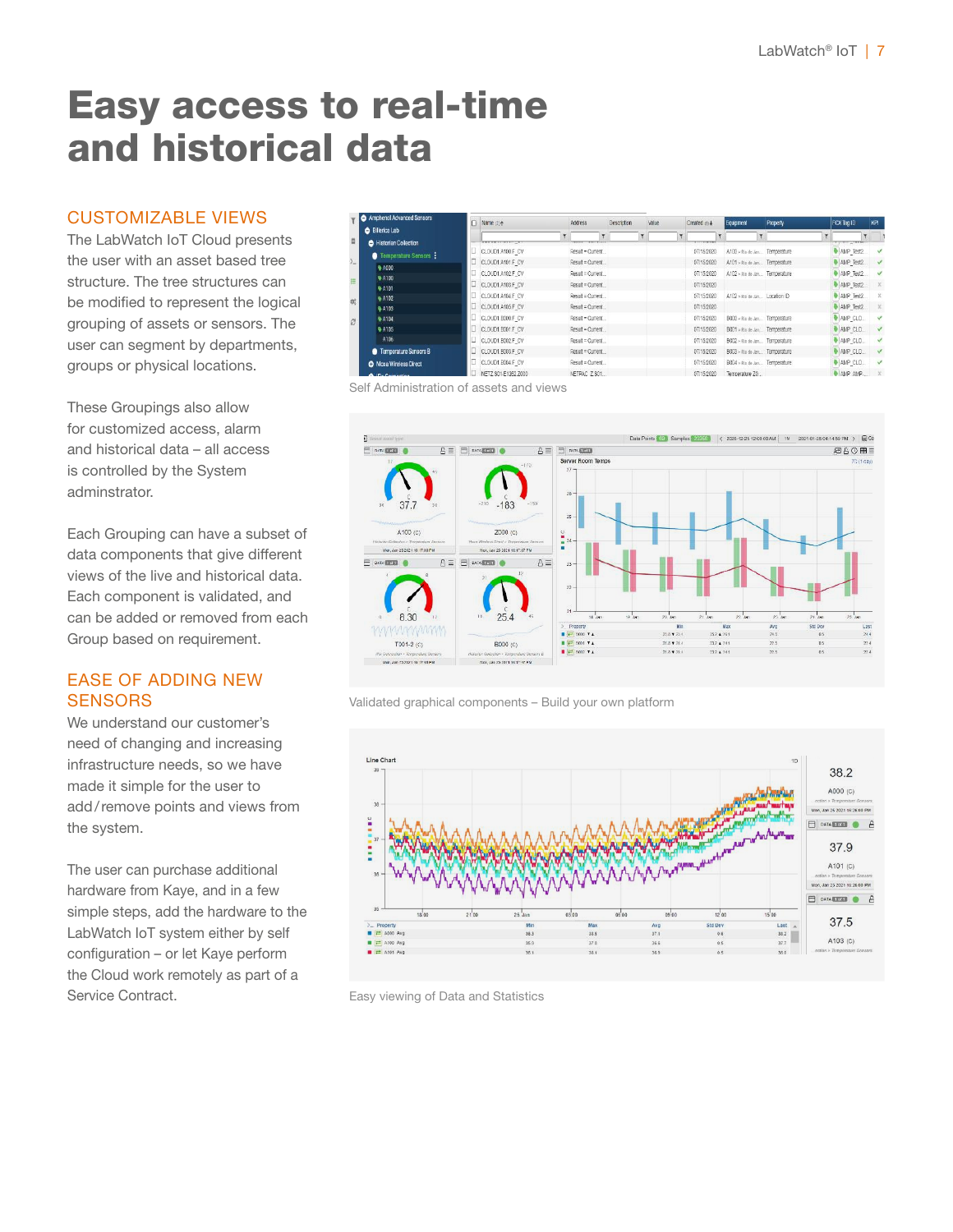### Historical Data & Audit Trail Storage & Analysis

#### HISTORICAL TRENDING

LabWatch IoT stores live data at regular intervals which can be used to display graphical process trends and components on the Cloud web browser. The user can view multiple parameters, components and assets on a historical screen for any time period selected. Move the cursor to any point on a graph/trend to display instantaneous, min/max/avg values – or any alarm parameters and notifications.

Historical trending provides the ability to pre-select assets, or groups of sensors – using the Validated Data Component allows easy configuration of specific views for each area. The historical graphing allows you to view the maximum amount of data stored for your system – the intelligent trending picks out the min/max points regardless of the time spans selected. The user has the abilty to export the data directly from the trend into readable formats for further analysis.

#### AUDIT TRAIL

The LabWatch IoT monitoring system creates an audit trail for every action executed. Examples of actions taken that are recorded include alarm acknowledgement, enable /disable alarms, limit/delay changes etc. To generate an accurate audit trail, each system user is required to follow the login procedure with a proper login name and password. The software provides a commenting feature to add comments into the audit trail to record events as part of the audit trail reports in the future. LabWatch IoT has intelligent filter and sort capability that allows the operator to quickly an easily retrieve audit information through asset locations, dates and many other fields.

This makes retrieving data for regulatory inspection easy. For example, you can look at the events concerning any individual sensor by sorting by that sensor name.



Intelligent charts allow fast analysis of information

Comparison trending – View your historical data

| Historian Collection | <b>Timestamp</b>    | Log L              | Type   | Operation | Usemame        | <b>Source</b> | Area                    |              | <b>Name</b>                          | Path -                                                         |
|----------------------|---------------------|--------------------|--------|-----------|----------------|---------------|-------------------------|--------------|--------------------------------------|----------------------------------------------------------------|
| Moxa Wireless Direct | $\tau$              |                    |        |           |                | ۳             |                         | $\mathbf{r}$ |                                      | T amphenol advanced sensors > kaye instruments > north america |
| Fix Connection       | 01/26/2021 14:47:21 | info               | Change | Edit      | <b>JAIdous</b> | Alect         | Attributes              |              | BB1 A Pos Cells Temp Lower than LCLO | Amphenol Advanced Sensors > Kaye Instruments > North America   |
| Clinical Services    | 01/19/2021 14:41:05 | Info               | Change | Edit      | JAIdous        | Alert         | Attributes              |              | BB1 A Pos Cells Temp Lower than LOLO | Amphenol Advanced Sensors > Kaye Instruments > North America   |
| Kaye Instruments     | 01/15/2021 15:26:05 | Info <sup>1</sup>  | Change | Edit      | ipritchard     | Alert         | Attitudes               |              | BB1 A Pos Cells Temp Lower than LOLO | Amphenol Advanced Sensors > Kaye Instruments > North America   |
| North America        | 01/14/2021 13:18:41 | linfo <sup>-</sup> | Change | Edit      | <b>JAIdous</b> | Alest         | Attributes              |              | BB1 A Pos Cells Temp Lower than LOLO | Amphenol Advanced Sensors > Kaye Instruments > North America   |
| <b>O</b> Blood Banks | 01/14/2021 13:14:50 | Info:              | Change | Edit      | <b>JAIdous</b> | <b>Alert</b>  | Attributes              |              | BB1 A Pos Cells Temp Lower than LOLO | Amphenol Advanced Sensors > Kaye Instruments > North America   |
| C CO2 Incubators     | 01/13/2021 08:18:17 | Info               | Change | Edit      | <b>JAIdous</b> | Alert         | Attributes              |              | BB1 A Pos Cells Temp Lower than LCLO | Amphenol Advanced Sensors > Kave Instruments > North America   |
| <b>C</b> LN2 Vessels | 01/12/2021 10:06:15 | tnfo <sup>1</sup>  | Change | Edit      | <b>JARSOUS</b> | Alert         | Attributes              |              | BB1 A Pos Cells Temp Lower than LOLO | Amphenol Advanced Sensors > Kave Instruments > North America   |
| South America        | 12/18/2020 13:47:10 | teño <sup>-</sup>  | Change | Edit      | jpritchard o   | Alect         | Actions   Subscriptions |              | BB2 O Cells Temp OOS - 2-8           | Amphenol Advanced Sensors > Kaye Instruments > North America   |
| Mikes Test System    | 8 12/17/2020 14:15  | Info.              | Change | Eat       | ipritchard     | Label         | Attributés              |              | Calibrated By                        | Amphenol Advanced Sensors > Kave Instruments > North America   |
|                      | 12/17/2020 14:15:59 | info               | Change | A233      | jpritchard     | Label         |                         |              | Next Catibration                     | Amphenol Advanced Sensors > Kaye Instruments > North America   |
|                      | 12/17/2020 14:14:00 | Info:              | Change | Add       | ipritchard     | Label         |                         |              | Calibrated Date                      | Amphenol Advanced Sensors > Kaye Instruments > North America   |
|                      | 12/17/2020 14:13:20 | Info <sup>-</sup>  | Change | Add       | jpritchard     | Label         |                         |              | Calibrated By                        | Amphenol Advanced Sensors > Kave Instruments > North America   |
|                      | 12/17/2020 13:45:06 | Info:              | Change | Edit      | ipritchard     | Alest         | Actions   Subscriptions |              | BB1 A Pos Cells Temp Lower than LCLO | Arrighenol Advanced Sensors > Kaye Instruments > North America |
|                      | 12/17/2020 13:04:24 | Info               | Change | Edit      | ipritchard     | Alert.        | Actions   Subscriptions |              | BB2 O Cells Terro OOS - 2-8          | Amphenol Advanced Sensors > Kave Instruments > North America   |
|                      | 12/16/2020 14:17:20 | info:              | Fivent | ACK.      | ipritchard     | Alest         |                         |              | BB2 O Cells Temp OCS 4-6 Deg C       | Amphenol Advanced Sensors > Kaye Instruments > North America   |

Audit logs are simple to search – and to create reports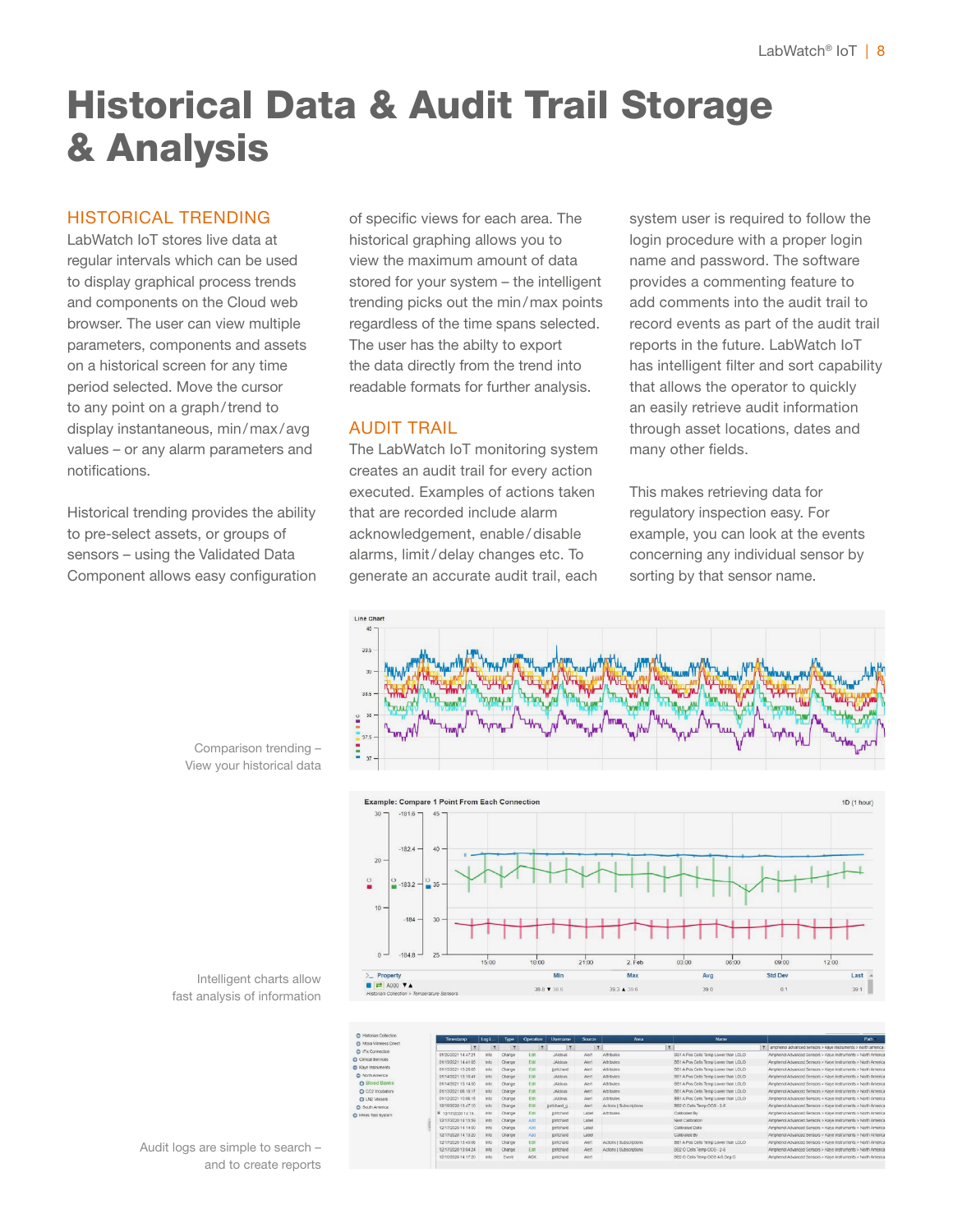## Alarming – Get notified instantly

#### DEPEND ON LABWATCH® TO ALERT YOU OF TRUE ALARMS

The goal of LabWatch is to detect environmental excursions the moment they occur and notify the appropriate personnel for corrective response. Using high-quality industrial sensors, high-accuracy measurement electronics, and 2-point sensor calibration, the system provides reliable, accurate and repeatable results. LabWatch continuously scans all inputs and notifies the user only when genuine alarms occur.

#### MODIFY ALARM LIMITS TO SUIT YOUR OPERATING **CRITERIA**

Different levels of alarming in the LabWatch system allow you to customize alarm detection to suit your operating requirements. Individual alarm delays for each limit setting help prevent unnecessary alarm notification. For example, LabWatch detects a temperature that has exceeded a preset limit. The system monitors the excursion and recognizes it as a valid alarm only when the temperature remains above the limit for the duration of the delay. Nuisance alarm conditions and the resulting "false alarm" calls are avoided.

#### VERIFY CORRECTIVE ACTIONS

With proper security access, adjustments can easily be made to limits and delays and all modifications are documented with the LabWatch system. The system documents who made the change and records the new value and the old value (to meet 21 CFR Part 11 regulations) and any comments describing corrective actions taken. These comments, including the name of the users, are logged directly to the audit file.

#### **SECURITY**

A system administrator grants access priviliges and maintains an operator registry. Users can either use a Cloud based user/ password combination – or connection to your companys network, using SAML/SSO email address. Both login variants have the the option of MFA (Multi Factor Authentication), this will allow a PIN code to be sent to the users mobile phone, for secondary confirmation of logging into the system. The use of SAML / SSO uses all the existing features of Windows security such as password aging, complexity and minimum character length.

### **LabWatch IoT**

|                  | Username is case sensitive |  |  |  |
|------------------|----------------------------|--|--|--|
| Password         |                            |  |  |  |
|                  | Forgot password?           |  |  |  |
|                  | Or use Single Sign-on      |  |  |  |
| $\vee$ SSO Email |                            |  |  |  |
|                  | Login                      |  |  |  |
|                  | Powered by Facility Conne  |  |  |  |

LabWatch IoT uses unique SSO IDs for access

|                       | Please complete the form below to continue. |                    | This operation requires an Electronic Signature confirmation. |
|-----------------------|---------------------------------------------|--------------------|---------------------------------------------------------------|
|                       |                                             | <b>ACK Alert</b>   |                                                               |
| Acknowledge alert     |                                             |                    |                                                               |
| Comments <sup>*</sup> |                                             |                    |                                                               |
|                       | Alert Acknowledgement                       |                    |                                                               |
|                       |                                             | <b>E.SIGNED BY</b> |                                                               |
| Username <sup>*</sup> |                                             |                    |                                                               |
| Password/PIN *        |                                             |                    |                                                               |

Electronic Signature access required for actions

Historical Alarm Analysis – all in one convenient component

| <b>Alert Status</b>                                                        |                                                         |                                                                                                              |                             |                     |           |                                |              |                          |
|----------------------------------------------------------------------------|---------------------------------------------------------|--------------------------------------------------------------------------------------------------------------|-----------------------------|---------------------|-----------|--------------------------------|--------------|--------------------------|
| Amphenol Advanced Sensors > Kaye Instruments > North America > Blood Banks |                                                         |                                                                                                              |                             |                     |           | 1D<br>◇ 2021-01-24 05:00:00 PM |              | 2021-01-25 05:32:09 PM > |
| <b>INSUFFICIENT</b><br><b>ALARM</b><br><b>UK</b>                           | <b>ALARM TREND</b><br>- Current %<br>$- - -$ Previous % |                                                                                                              |                             |                     |           | Q Search History               |              | э                        |
| <b>ALERT GROUPING</b><br>category ><br>$\parallel$ equipment $>$<br>none   | severily ><br>all types                                 | <b>STATE FILTER</b><br><b>IYPE FILIER</b><br>insufficient ok n/a<br>analytic<br>kpi<br>any state <b>alam</b> | <b>ACK'U ALERIS</b><br>show | hide                |           |                                |              |                          |
| Alert                                                                      | <b>Alert Source</b>                                     | Equipment                                                                                                    | <b>State</b>                | <b>Last Change</b>  | Duration  | <b>State History</b>           | <b>ACK</b>   | Severity <sup>O</sup>    |
| > BB1 A Pos Cells Temp above HI                                            | Temperature T001-5                                      | A Pos Cells < Blood Bank 1 < Blood Banks < North America <.                                                  | Α                           | 05/22/2020 07:30 AM | 35w 3d    |                                | ✓            | High                     |
| > BB1 O Cells Temp Above HIHI                                              | Temperature T001-3                                      | O Cells < Blood Bank 1 < Blood Banks < North America < Kay                                                   | A                           | 05/22/2020 07:30 AM | 35W 3d    |                                | $\checkmark$ | High                     |
| > BB1 A Pos Cells Temp above HI                                            | Temperature T000-1                                      | A Pos Cells < Blood Bank 1 < Blood Banks < North America <                                                   | A                           | 05/22/2020 07.30 AM | 35w 3d    |                                | $\checkmark$ | High                     |
| > BB1 O Cells Temp Above I II                                              | Temperature T001-3                                      | O Cells < Diood Dank 1 < Diood Danks < North America < Kay                                                   | A                           | 05/22/2020 07:30 AM | 35w 3d    |                                | $\checkmark$ | High                     |
| > BB3 Plasma Tcmp                                                          | Temperature T001-2                                      | Plasma < Blood Bank 3 < Blood Banks < North America < Kay                                                    | A                           | 01/16/2021 12:45 PM | $1w$ $2d$ |                                | $\checkmark$ | Critica                  |
| > BB1 A Pos Cells Temp above HIHI                                          | Temperature T000 1                                      | A Pos Cells < Blood Bank 1 < Blood Banks < North America <                                                   | A                           | 01/21/2021 02:15 AM | 4d 15h    |                                | ✓            | High                     |
| > BB2 O Cells Temp OOS 4-6 Deg C                                           | Temperature T001-4                                      | O Cells < Blood Bank 2 < Blood Banks < North America < Kay                                                   | Λ                           | 01/25/2021 04:55 PM | 5m        |                                | $\checkmark$ | Medium                   |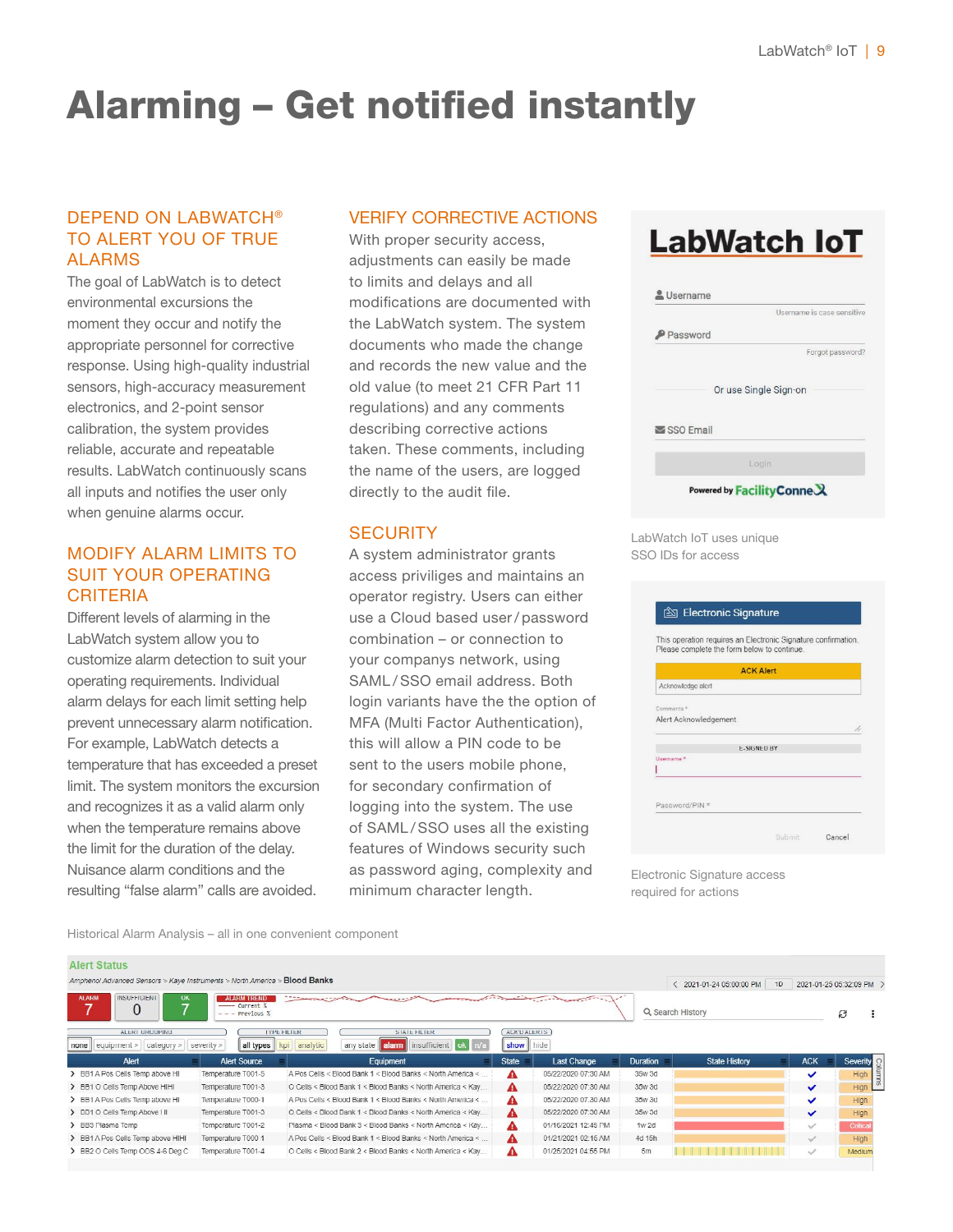## Select a Report to Suit your needs

LABWATCH IOT SYSTEM COMES WITH A VALIDATED REPORTING AND ANALYSIS INTERFACE. WITH A BROWSER BASED SELECTION OF CUSTOMIZABLE REPORT TEMPLATES, THE REPORT INTERFACE IS SIMPLE TO USE.

#### DAILY REPORTS

Daily Reports summarize the hourly average, maximum and minimum values of selected sensors over a 24-hour period. The report can be automatically generated for the previous day's data, or manually generated to select any previous date for data display.

#### HISTORICAL ALARM REPORTS

The selectable Alarm History report help retrieve historical alarm data for any sensor or asset location over a defined period of time. Quickly report on any out of specification asset, and follow the audit information.

#### HISTORICAL DATA REPORTS

LabWatch IoT provides a variety of historical data reports to help retrieve validated data for sensors or assets over a defined period of time. The types of reports available are Min/Max/Avg (interval statistics), Value Reports and Period Summary reports.

Values Report includes all values for selected sensors at specified intervals over a period of time. You can also filter sensor values by defining upper and lower limits. Included in the report are values that exceed the specified upper limit and those that fall below the specified lower limit. Period Summary Reports provide the Minimum, Maximum & Average for each sensor tag over a defined period of time.

#### MEAN KINETIC TEMPERATURE REPORT

Mean Kinetic Temperature (MKT) is the isothermal temperature that corresponds to the kinetic effect of a time temperature distribution. The MKT calculation produces a single value that characterizes the effect of fluctuating temperature on long-term product storage by weighting higher temperatures more heavily than lower ones. This is appropriate because at higher temperatures, product degradation occurs at an accelerated rate. Generating MKT reports with the LabWatch system is very simple. The system extracts data from the historical data files, performs an MKT calculation and reports the result to each selected temperature point on an MKT report. This report can also be formatted to display trends.



Min/Max/AVG with MKT reports





Out of Tolerance Reports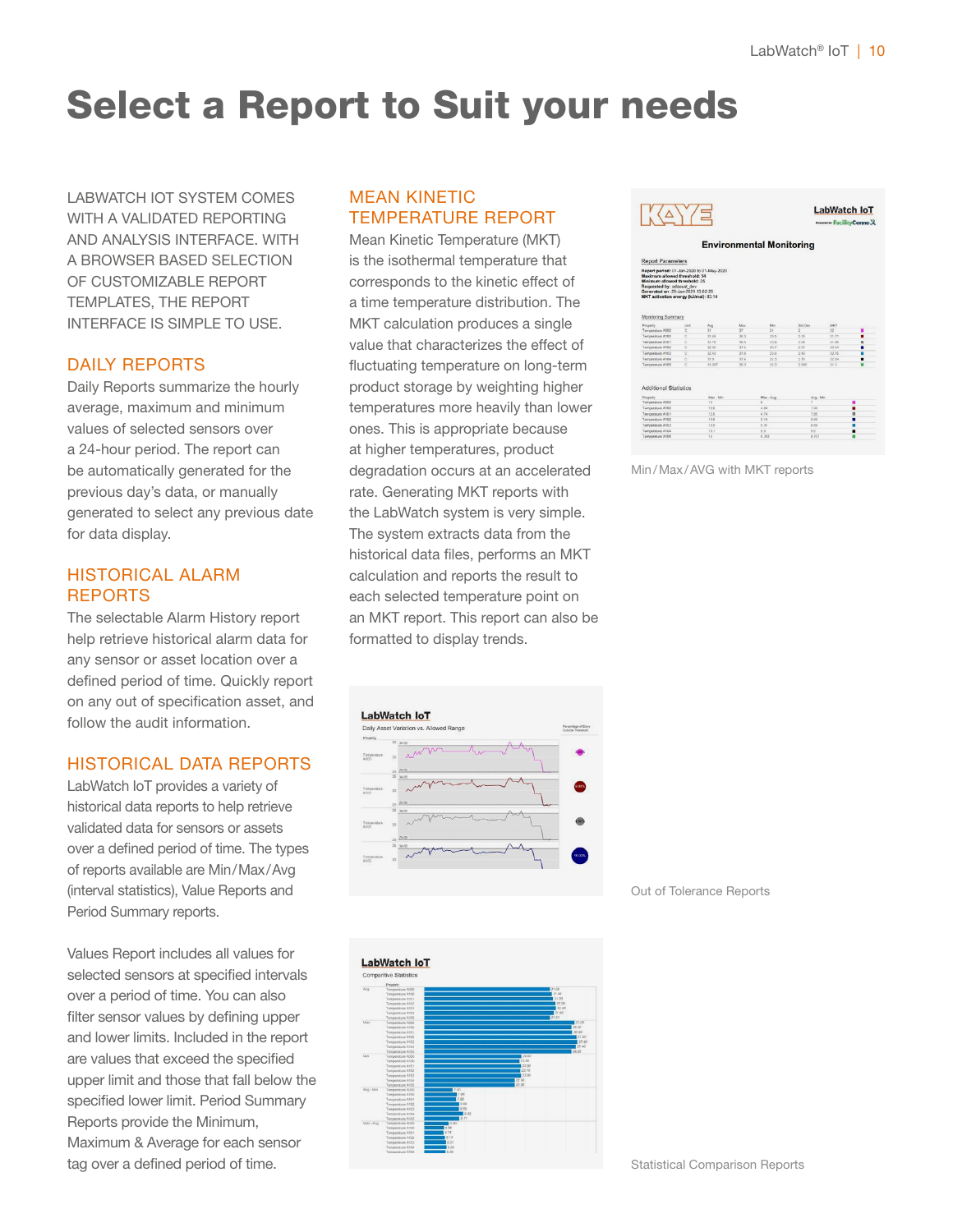## Service and Support



The success of the LabWatch IoT system extends far beyond hardware and software installation. Our application engineers take responsibility for the entire project, from initial specification through system validation, providing accountability at each step along the way to a complete turnkey solution.

To ensure your complete satisfaction, Kaye has developed extensive Installation and Operational Qualification protocols for validating the LabWatch system. Depending on your company's resources, the protocols can be purchased and executed by Kaye or, you can decide to purchase the protocols and use your own personnel to execute it.

The choice is yours. What better way to ensure your system is operating correctly than to have Kaye verify and document the proper installation and operation of the system? After developing the validation protocols and executing the procedure, you can be assured that Kaye will provide on-going support as necessary. With Kaye, you can rely on the availability of unlimited aftersales support by telephone.

#### SERVICES OFFERED INCLUDE:

- ∙ Needs evaluation Kaye engineers will meet with you, review your needs and suggest the optimum solution for reliable monitoring of your site.
- ∙ System specification a complete description of what's included in the system from start to finish.
- ∙ Installation our specialists will install or contract the installation of the system — you decide what suits your needs.
- ∙ System start-up and training on installation, our experts train your personnel on the LabWatch system.
- ∙ Validation protocol development — we provide validation protocols ready for execution as well as validation services, upon system installation. You approve the protocols before validation services are scheduled.
- ∙ After-sales service as with any service offered by Kaye, we provide full support for your system after installation. Unlimited telephone support is always available from Kaye at no charge.

The Installation and Operational Qualification Protocol documents define a set of procedures to ensure that the LabWatch system and its associated components are properly installed and operated according to Kaye recommendations and adequately documented and controlled according to cGMP requirements. Topics covered include:

#### INSTALLATION QUALIFICATION **PROTOCOL**

- ∙ Master Equipment File
- ∙ Software Version Verification
- ∙ Critical Equipment Installation Verification
- ∙ Power and Fusing Verification
- ∙ Wiring/Cabling Verification
- ∙ Hardware Configuration Verification
- ∙ Software Configuration Verification

#### OPERATIONAL QUALIFICATION **PROTOCOL**

- ∙ Input/Output Verification
- ∙ Data Processing Verification
- ∙ Operator Interface Testing
- ∙ Alarm Testing
- ∙ Historical Display Verification
- ∙ Report Verification
- ∙ System Security Testing
- ∙ Loss of Power Testing
- ∙ Duplicate User Account Verification
- ∙ Audit Trail Verification
- ∙ Data Redundancy Testing



IQ/OQ Validation Documentation Sets